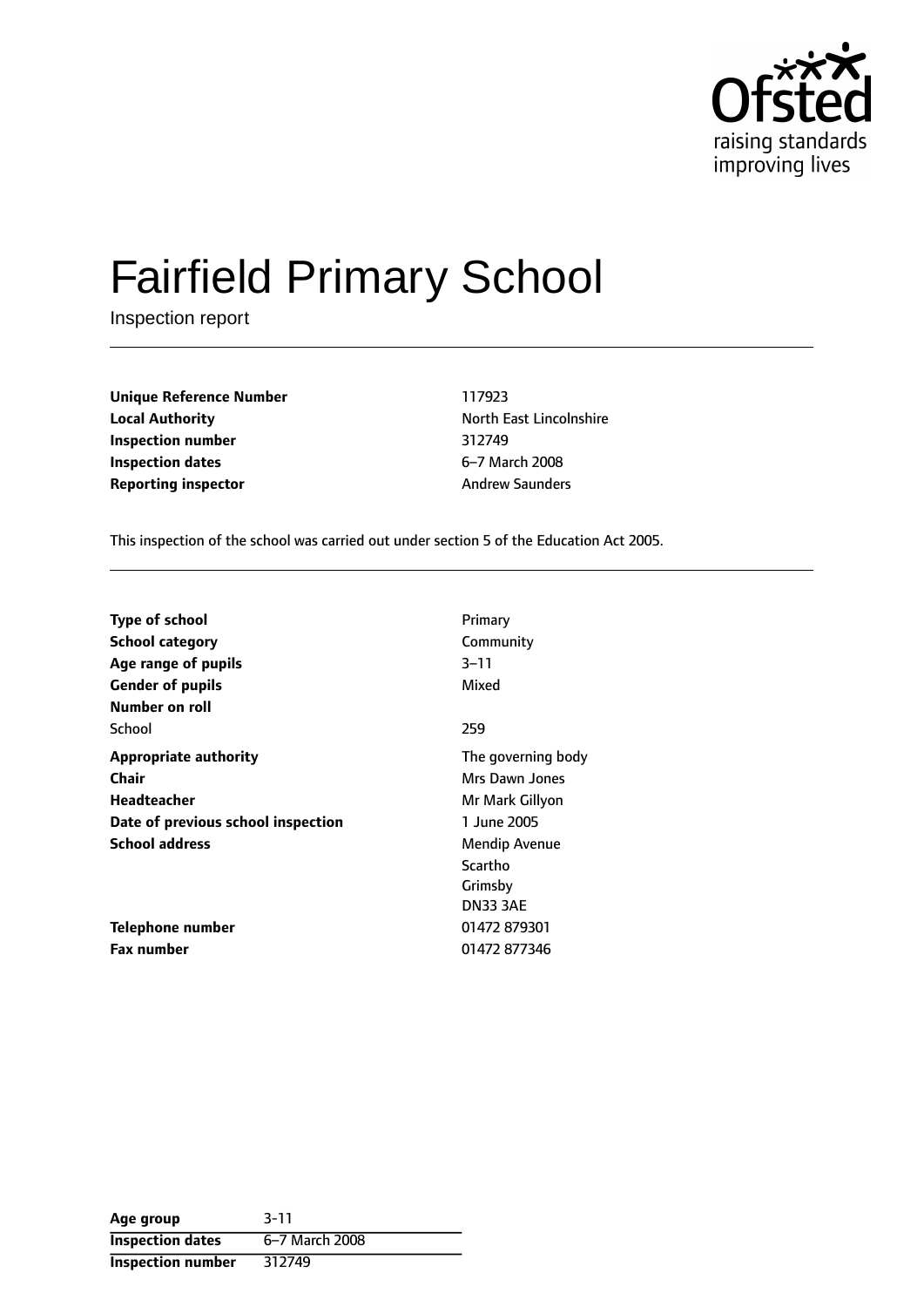.

© Crown copyright 2008

#### Website: www.ofsted.gov.uk

This document may be reproduced in whole or in part for non-commercial educational purposes, provided that the information quoted is reproduced without adaptation and the source and date of publication are stated.

Further copies of this report are obtainable from the school. Under the Education Act 2005, the school must provide a copy of this report free of charge to certain categories of people. A charge not exceeding the full cost of reproduction may be made for any other copies supplied.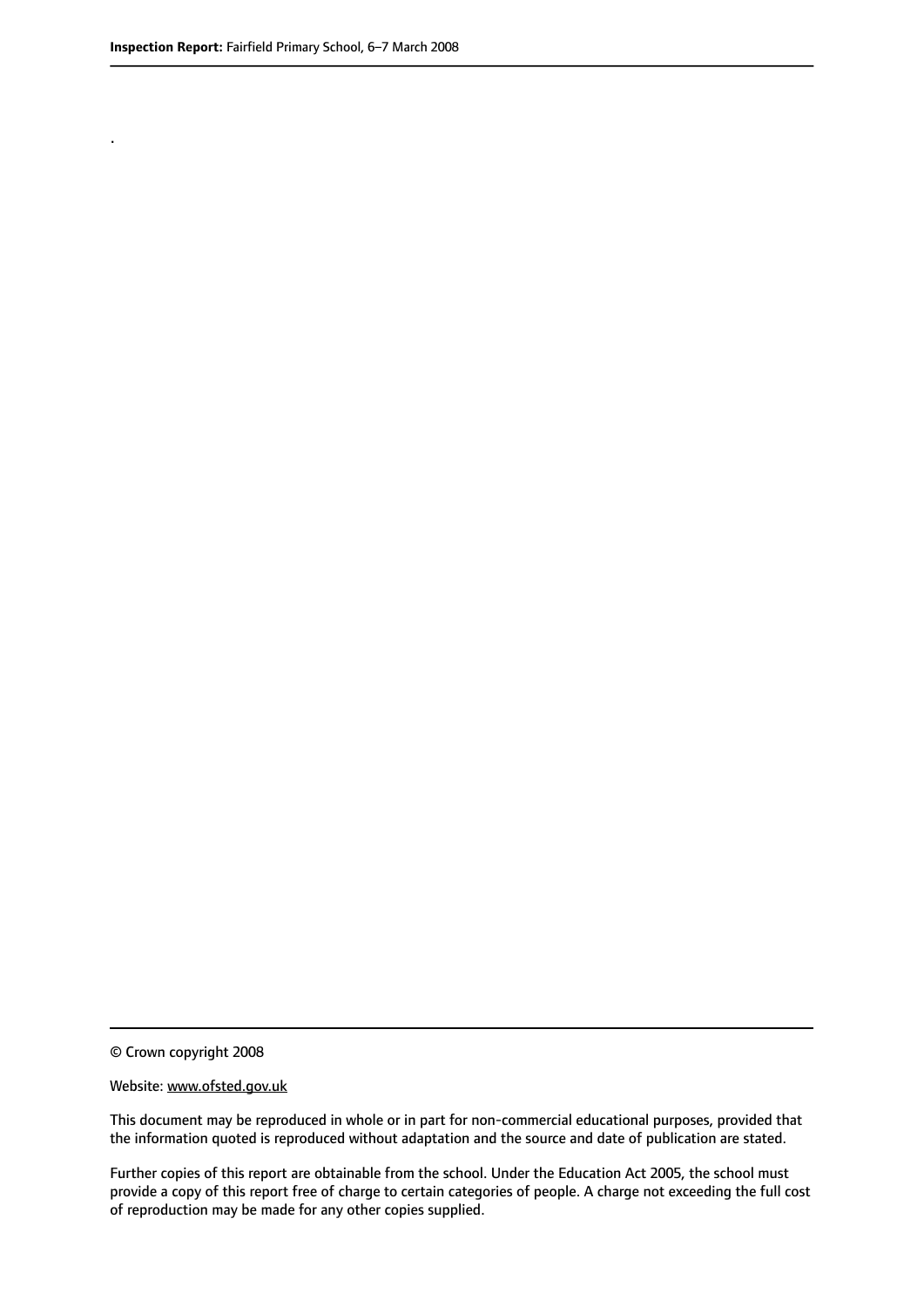# **Introduction**

The inspection was carried out by three Additional Inspectors.

## **Description of the school**

Fairfield Primary School is slightly larger than average, although numbers have fallen steadily over the past few years. The school is situated on the outskirts of Grimsby and has considerable grounds available. A Children's Centre is currently being built on the site and the school includes a Nursery. There are more boys than girls, particularly in some year groups. The proportion of pupils known to be eligible for free school meals is slightly lower than average. The number of pupils with learning difficulties and/or disabilities is higher than average. Almost all pupils are from a White British background. For a few pupils, English is an additional language. The school has the Healthy Schools award, the ActiveMark, the Roy Castle Good Air Award and the NAPTA Certificate of Inclusive Performance Management.

#### **Key for inspection grades**

| Grade 1 | Outstanding  |
|---------|--------------|
| Grade 2 | Good         |
| Grade 3 | Satisfactory |
| Grade 4 | Inadequate   |
|         |              |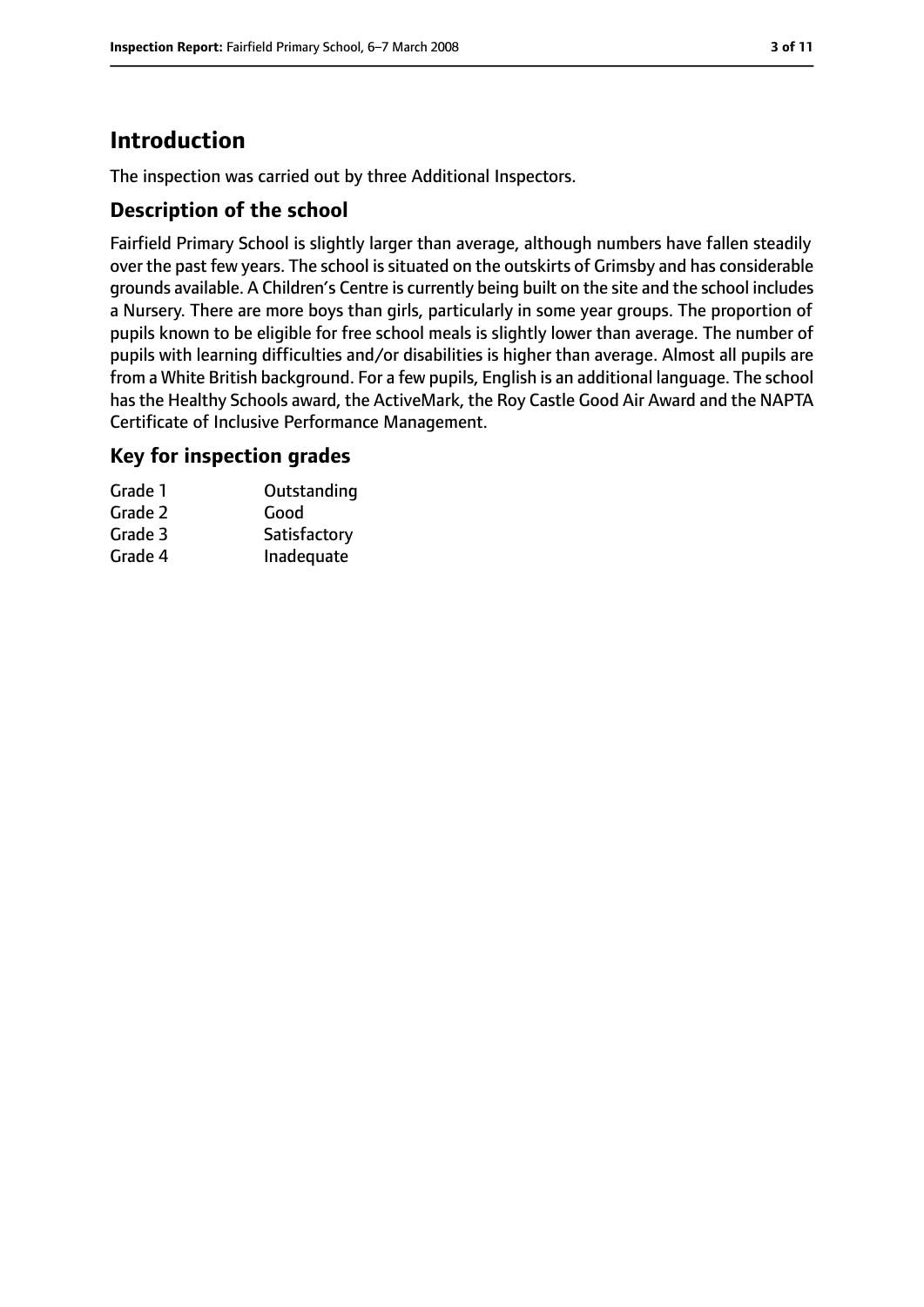# **Overall effectiveness of the school**

#### **Grade: 3**

This is a satisfactory school with good features in the personal development and well-being of pupils and the provision for care, guidance and support. The school is well regarded within the local community and pupils are polite and welcoming. The new headteacher has accurately identified the issues the school faces.

Achievement is satisfactory and standards are broadly average overall. Pupils start at the school with capabilities similar to other pupils their age. They make good progress in the Foundation stage to reach or exceed the learning goals set for them. Progress is satisfactory across Key Stages 1 and 2 so that by the end of their time at the school, pupils reach standards which are broadly average. However, some pupils, particularly those of above average ability, do not achieve as well as they could. The school is working towards raising standards and this has been particularly effective in mathematics. While strategies have been introduced to raise standards in English, especially in writing, it is too early to judge the full impact of these.

The good provision for care, guidance and support of pupils means that the personal development and well-being of the pupils are good. Pupils feel safe and well cared for. They enjoy their learning and the vast majority are happy to come to school. Pupils are caring and enjoy taking on responsibilities. They develop a good knowledge and understanding of how to live healthily and keep safe. Parents feel that the school takes good care of their children. A few parents feel that the school could listen to their views more, although others felt that the staff are helpful and friendly.

Teaching is satisfactory overall with some that is good. Occasionally, the pace of lessons slows and some pupils become restless. Information about progress is being used to set pupil targets although these are not always specific enough to help pupils know how to move forward effectively. The curriculum is satisfactory and covers all statutory requirements, although the more able pupils are not always provided with work that is sufficiently challenging. Good sports provision and some educational visits enrich the curriculum.

Leadership and management are satisfactory overall. The clear vision and leadership provided by the headteacher means that, following some recent changes, the role of other leaders and managers is developing and there is a clear focus on raising standards. The school has good capacity to improve further.

#### **Effectiveness of the Foundation Stage**

#### **Grade: 2**

Overall, the effectiveness of the Foundation Stage is good. Children enjoy working and playing in the Nursery and the Reception class and thrive within the well planned routines. Careful assessment demonstrates that on entry children's attainment is close to that expected for children of the same age. Children's personal and social development, their listening skills and their knowledge and understanding of the world are seen as priorities. Across the curriculum children achieve well and practical assessment, supported by detailed records, show that they make good progress. Leadership and management of the learning experiences and the curriculum are good. Opportunities to play and work are managed very well and each area is geared to preparing children for the next step in their learning. There are many opportunities for practical learning including role-play. All initiatives are implemented well through good teaching and well organised support. The adults involved have a good understanding of all of the needs of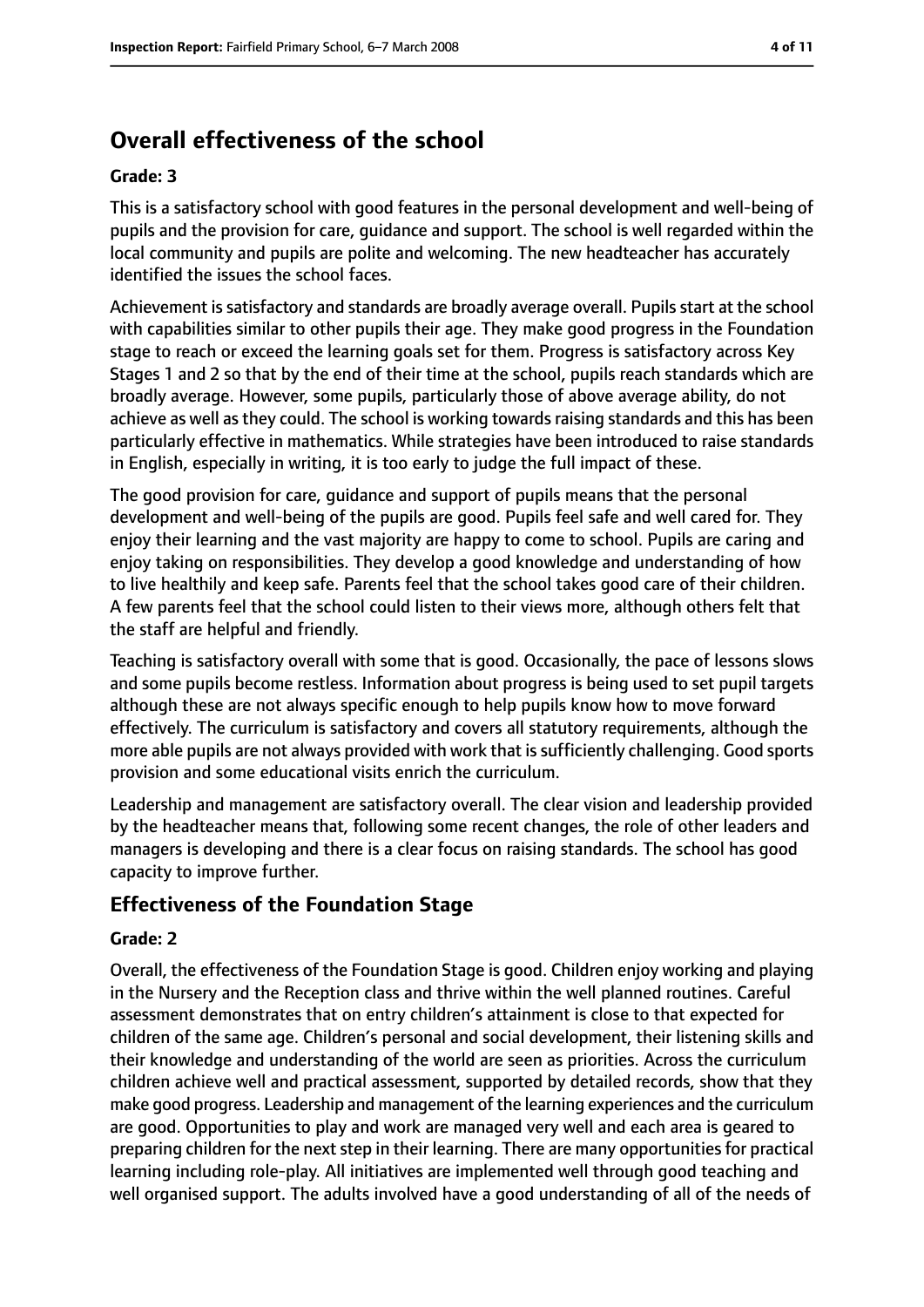these young children. Strong teaching matched to individual needs enables most children to attain, and for a few, exceed the levels expected for their age by the end of the Reception class.

### **What the school should do to improve further**

- Raise standards across the school, especially in writing.
- Provide more challenging work for the most able pupils.
- Ensure that pupils know what they need to do to reach the next level of their learning.

A small proportion of schools whose overall effectiveness is judged to be satisfactory but with areas of underperformance will receive a monitoring visit by an Ofsted inspector before their next section 5 inspection.

# **Achievement and standards**

#### **Grade: 3**

Achievement is satisfactory. When they start at the school, pupils have similar skills and capabilities to other pupils of the same age. By the end of Year 2, they have made satisfactory progress to reach standards which are broadly average. This progress continues so that standards at the end of Year 6 are usually average. In 2006, national test results were below average in mathematics and science. The school put in place effective strategies to tackle this and results in the most recent national tests show that standards are rising, particularly in mathematics. Strategies to improve writing are too recent for there to be evidence of their impact on raising standards as yet. Progress in lessons is at least satisfactory and, where teaching provides suitable challenge, can be good. When this challenge is not in place the more able pupils do not make as much progress as they should. Pupils who find learning more difficult make similar progress to their peers. Pupils for whom English is an additional language are well supported and make good progress.

# **Personal development and well-being**

#### **Grade: 2**

Pupils' personal development, including their spiritual, moral, social and cultural development is good. Pupils really enjoy coming to school and attendance is above average. Pupils have good attitudes to learning. They value the many activities on offer and engage in them enthusiastically. Initiatives such as the introduction of French across the school and the Young Enterprise project have increased pupils' confidence. Pupils are sensible, confident learners who are eager to learn. They relish using the new play equipment in the school grounds and during clubs at lunchtime. Pupils feel safe in the school and report that bullying is not an issue, although a minority of pupils sometimes misbehave. Excellent relationships promote mutual trust between pupils and adults. Members of the school council have good experiences of accepting responsibility and decision-making within the school. For example, they came up with a very sensible way of celebrating which house is leading the points competition. Pupils instinctively look after one another, for instance when welcoming newcomers and acting as buddies to younger children at playtime. They have a shared understanding about how to keep safe and lead healthy lives. Pupils are proud of their links with children in the group of 'Village Schools'. They are committed to taking care of the environment and appreciate how much the local community values them and their school. Transition arrangements to the secondary school are strong and pupils are well prepared for the next phase of their education. Work to develop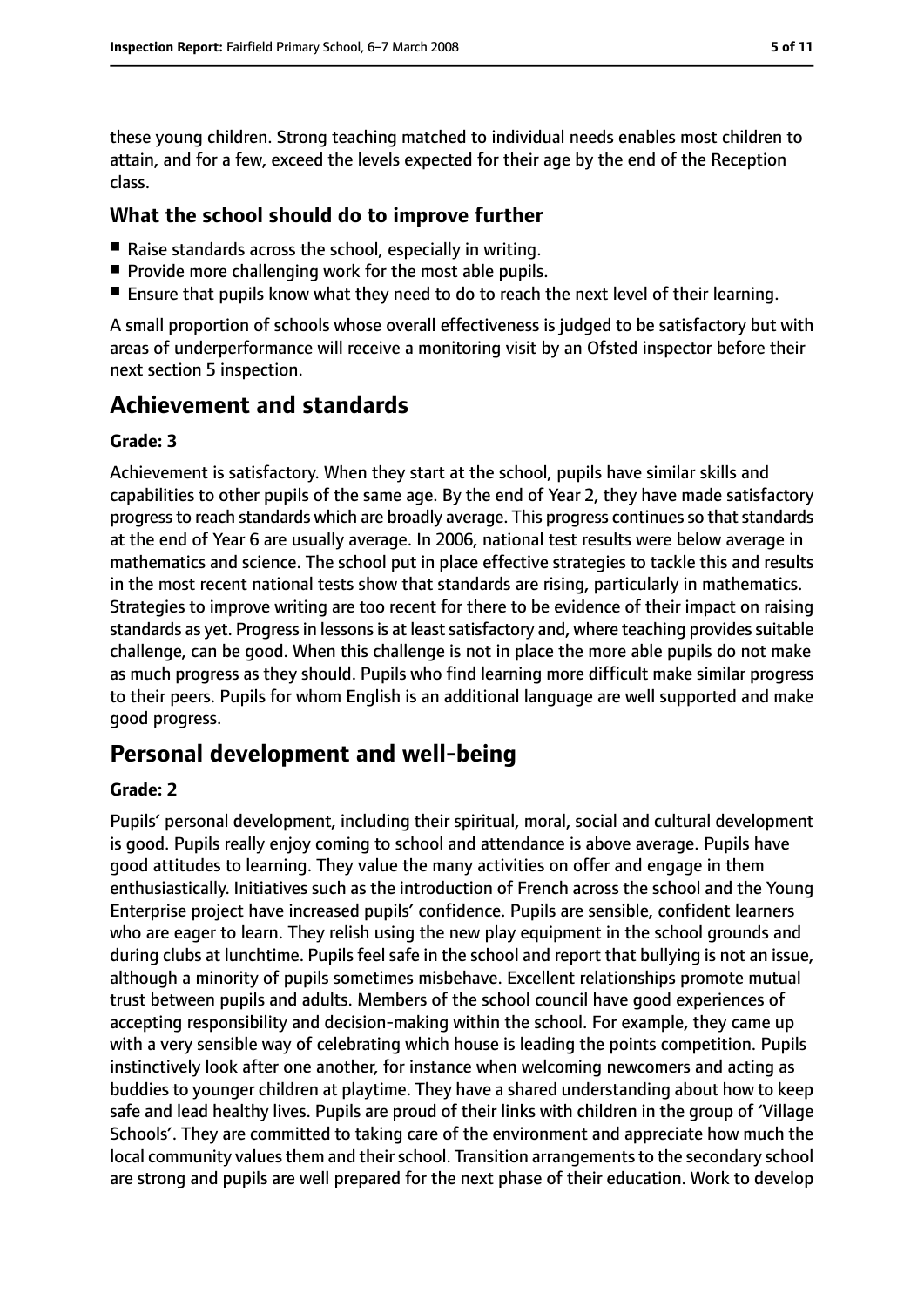pupils' understanding of finance in the world of banking and commerce is exceptionally good and makes a positive contribution to their economic well-being.

# **Quality of provision**

## **Teaching and learning**

#### **Grade: 3**

The quality of teaching and learning is satisfactory overall. There are examples of good practice across the school in terms of planning and organising work matched to pupils' prior learning. The school understands where there still needs to be a sharper focus. For example, some lessons lose pace when introductions are too long. Pupils then show a tendency to be restless and learning slows. As a result, pupils do not achieve as much as they could. Work in books shows that some teachers use marking well as a diagnostic tool, pointing out ways of moving to the next level. In other cases, although mistakes are noted there is little advice as to what to do to bring about improvement. Pupils' work is always completed to an acceptable standard but sometimes pupils are not encouraged to think beyond the task or challenge themselves. Teaching assistants support groups effectively although the challenge for the higher attaining pupils is not planned as effectively as that for pupils with learning difficulties and/or disabilities. The school is using new target setting strategies to set specific learning goals for groups of pupils so as to enable them to manage their own learning better. This new initiative is not yet sufficiently focused to show that it is effective in raising standards.

## **Curriculum and other activities**

#### **Grade: 3**

The curriculum is satisfactory and statutory requirements are met. Some subject coordinators are new to the role and have yet to make their mark on the way the curriculum is planned. The curriculum provides satisfactorily for the needs of pupils except for the more able who are not always sufficiently challenging. Provision for literacy and numeracy skills is satisfactory. Information and communication technology (ICT) skills are good and being used to support work in other subjects. Reading is given a high profile and is particularly strong. Pupils are provided with opportunities to take on responsibility, including through the school council, sports prefects and running the house points system. Enrichment, such as the practical use of French and some school visits and visitors, helps to diversify learning and interest pupils. A particularly good example is the 'Primary Colours' programme which gives pupils a good understanding of living in a multi-cultural society. There is good provision for physical education. Clubs at lunchtime and after school, supported by very good resources, encourage the pupils to participate and to have a positive attitude to staying healthy.

#### **Care, guidance and support**

#### **Grade: 2**

The care, guidance and support of pupils are good. Staff know the pupils well and provide a caring environment in which pupils can develop socially and academically. Arrangements for ensuring the safeguarding of pupils and overseeing their health and safety are in place. Child protection training is up to date and first aid arrangements are good. Arrangements for promoting good attendance are very successful. An outside body undertakes risk assessments on the school's behalf and these are thorough and rigorous. Pupils themselves are convinced that the school does all it can to ensure their health and safety. The school works closely with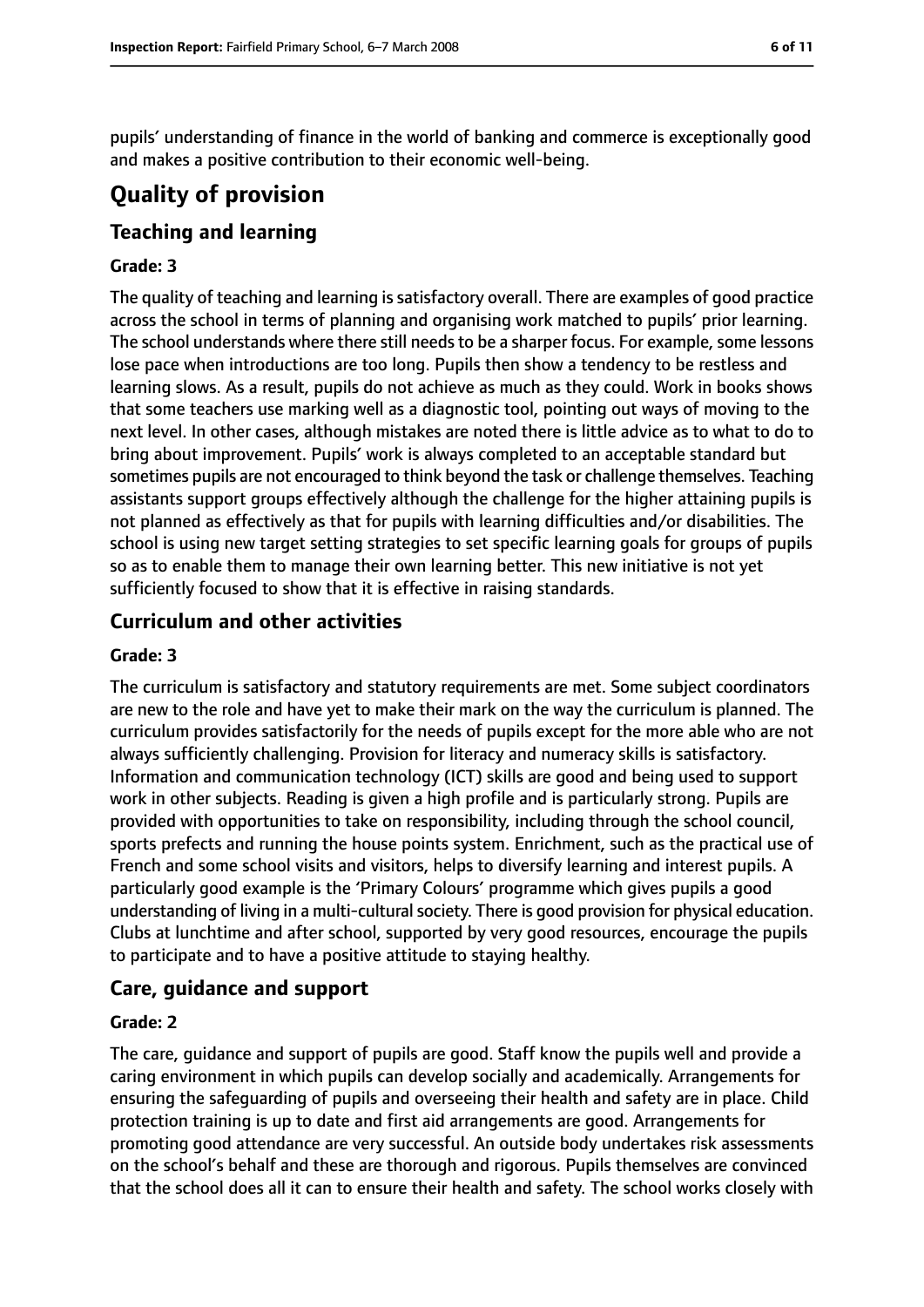parents and other agencies in supporting the needs of pupils who find learning difficult. The school has worked hard to ensure that the progress pupils make is assessed accurately. Data is set out in an easily accessible format and is used well to inform planning. It is also used to set targets but these are not yet sufficiently focused nor worded in ways that enable pupils to fully understand and respond to them.

# **Leadership and management**

#### **Grade: 3**

Leadership and management are satisfactory. Since his appointment two years ago, the headteacher has been rigorous in identifying and tackling the most appropriate issues to help pupils reach higher standards. He has put in place actions to ensure that important issues, such as the fall in results in national tests for mathematics in 2006, are effectively addressed. Following the analysis of data, the school has also taken on board strategies to raise standards in writing, but it is too early to be certain of the impact of these. There have been some recent changes to the senior management structure and some of the middle management, and these are beginning to be effective in bringing about improvements. Leaders are developing their skills towards playing a greater role in monitoring and improving teaching and learning. Governance is satisfactory. Governors fulfil their statutory requirements and. they help to ensure finances are well managed. Governors appreciate being well informed by the headteacher and they are starting to provide more challenge alongside their loyal support, with a clear intention of raising standards further. Along with the strong leadership of the headteacher, this gives the school good capacity to improve further. The school provides satisfactory value for money.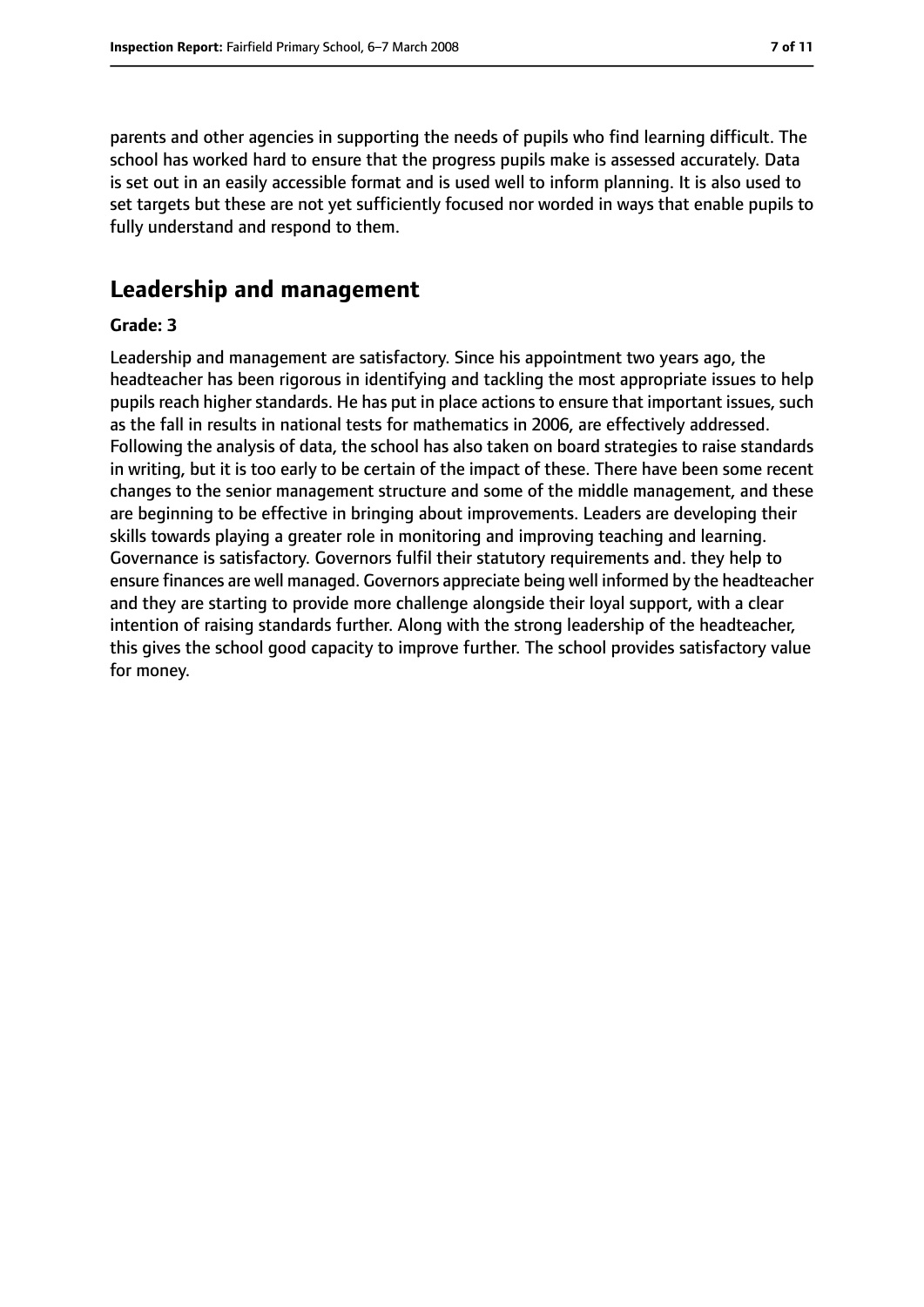**Any complaints about the inspection or the report should be made following the procedures set out in the guidance 'Complaints about school inspection', which is available from Ofsted's website: www.ofsted.gov.uk.**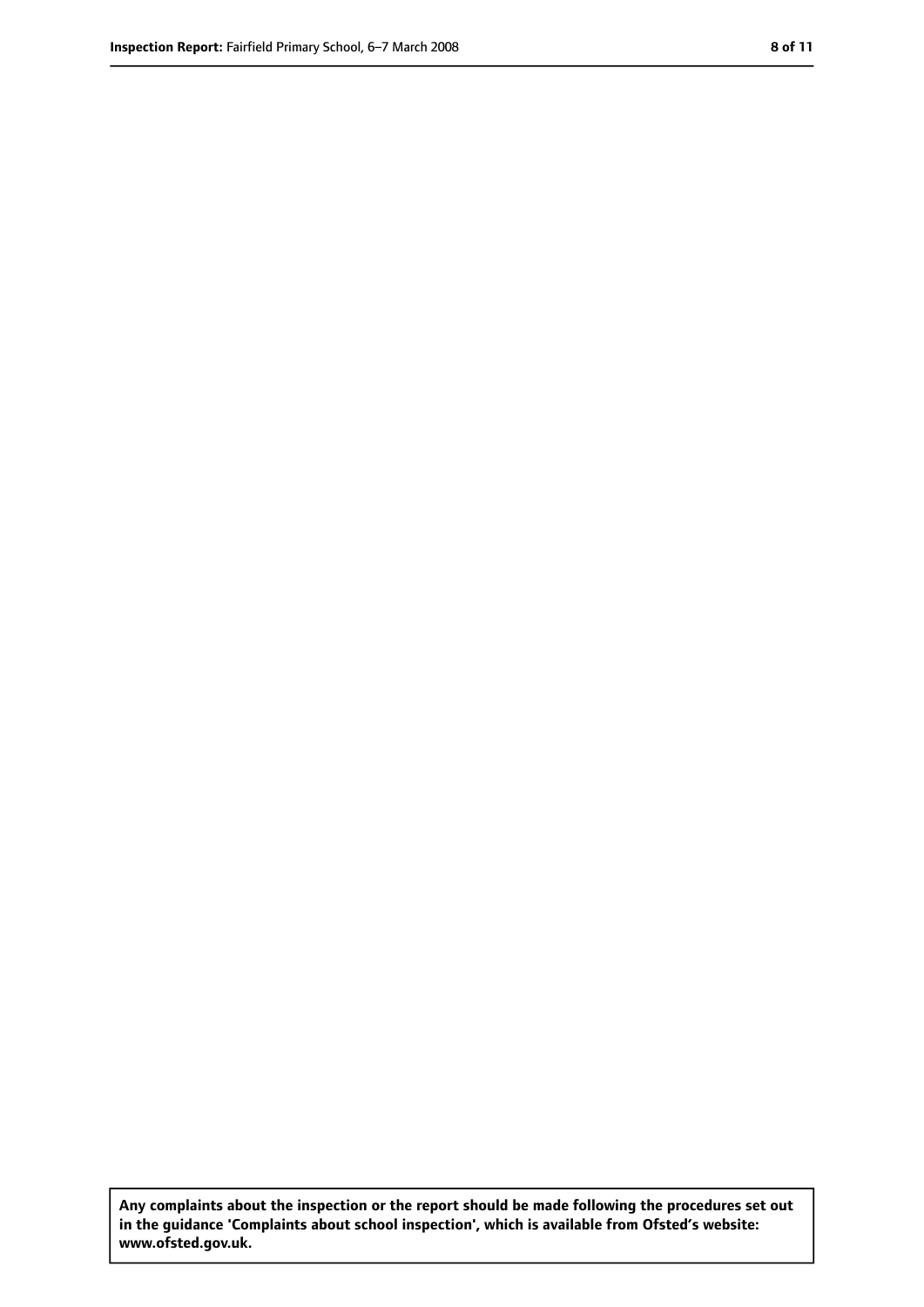#### **Annex A**

# **Inspection judgements**

| $\lq$ Key to judgements: grade 1 is outstanding, grade 2 good, grade 3 satisfactory, and | <b>School</b>  |
|------------------------------------------------------------------------------------------|----------------|
| arade 4 inadequate                                                                       | <b>Overall</b> |

# **Overall effectiveness**

| How effective, efficient and inclusive is the provision of education, integrated<br>care and any extended services in meeting the needs of learners? |     |
|------------------------------------------------------------------------------------------------------------------------------------------------------|-----|
| Effective steps have been taken to promote improvement since the last<br>inspection                                                                  | Yes |
| How well does the school work in partnership with others to promote learners'<br>well-being?                                                         |     |
| The effectiveness of the Foundation Stage                                                                                                            |     |
| The capacity to make any necessary improvements                                                                                                      |     |

## **Achievement and standards**

| How well do learners achieve?                                                                               |  |
|-------------------------------------------------------------------------------------------------------------|--|
| The standards <sup>1</sup> reached by learners                                                              |  |
| How well learners make progress, taking account of any significant variations between<br>groups of learners |  |
| How well learners with learning difficulties and disabilities make progress                                 |  |

## **Personal development and well-being**

| How good is the overall personal development and well-being of the<br>learners?                                  |  |
|------------------------------------------------------------------------------------------------------------------|--|
| The extent of learners' spiritual, moral, social and cultural development                                        |  |
| The extent to which learners adopt healthy lifestyles                                                            |  |
| The extent to which learners adopt safe practices                                                                |  |
| How well learners enjoy their education                                                                          |  |
| The attendance of learners                                                                                       |  |
| The behaviour of learners                                                                                        |  |
| The extent to which learners make a positive contribution to the community                                       |  |
| How well learners develop workplace and other skills that will contribute to<br>their future economic well-being |  |

## **The quality of provision**

| How effective are teaching and learning in meeting the full range of the<br>learners' needs?          |  |
|-------------------------------------------------------------------------------------------------------|--|
| How well do the curriculum and other activities meet the range of needs<br>and interests of learners? |  |
| How well are learners cared for, quided and supported?                                                |  |

 $^1$  Grade 1 - Exceptionally and consistently high; Grade 2 - Generally above average with none significantly below average; Grade 3 - Broadly average to below average; Grade 4 - Exceptionally low.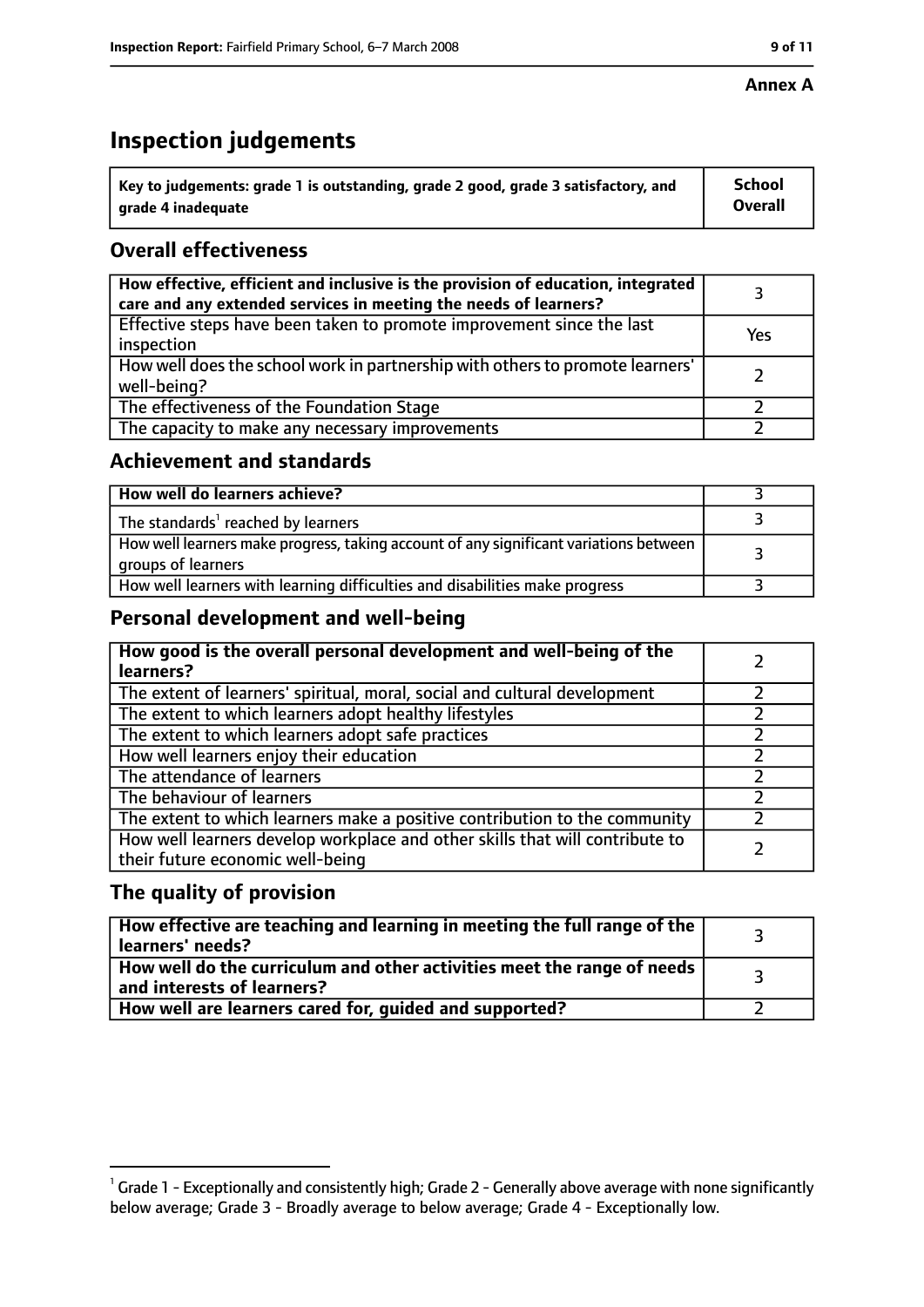# **Annex A**

# **Leadership and management**

| How effective are leadership and management in raising achievement<br>and supporting all learners?                                              |     |
|-------------------------------------------------------------------------------------------------------------------------------------------------|-----|
| How effectively leaders and managers at all levels set clear direction leading<br>to improvement and promote high quality of care and education |     |
| How effectively leaders and managers use challenging targets to raise standards                                                                 | 3   |
| The effectiveness of the school's self-evaluation                                                                                               |     |
| How well equality of opportunity is promoted and discrimination tackled so<br>that all learners achieve as well as they can                     | 3   |
| How effectively and efficiently resources, including staff, are deployed to<br>achieve value for money                                          | 3   |
| The extent to which governors and other supervisory boards discharge their<br>responsibilities                                                  | 3   |
| Do procedures for safequarding learners meet current government<br>requirements?                                                                | Yes |
| Does this school require special measures?                                                                                                      | No  |
| Does this school require a notice to improve?                                                                                                   | No  |